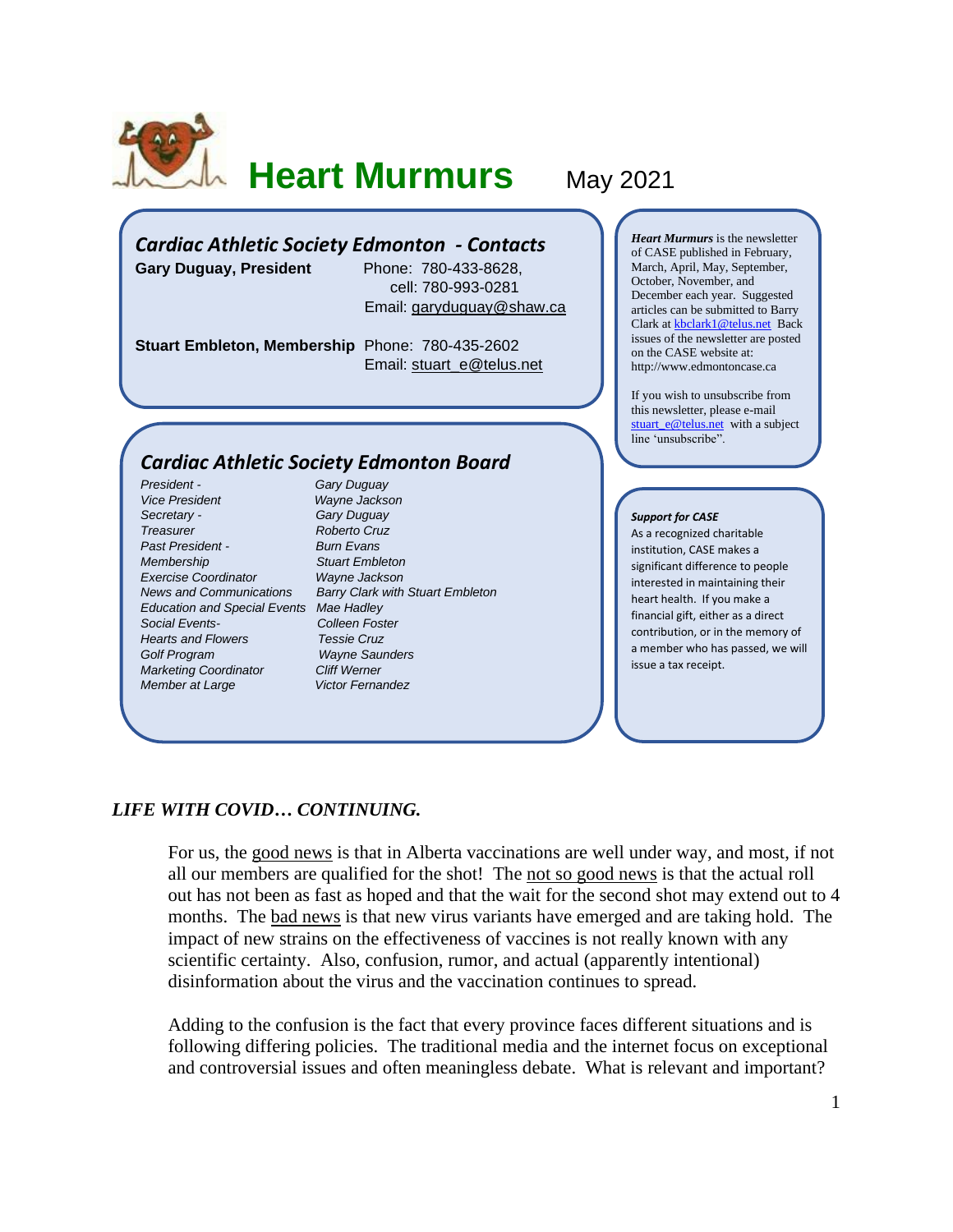For us, living in Alberta, if you want to know what you can, or cannot, do the one reliable source is the official release of Alberta Health. You can find this information at: <https://www.alberta.ca/coronavirus-info-for-albertans.aspx>The warning about depending on this site is that it changes frequently as do the policies that it documents. The rules change fast as new information is obtained regarding the virus and treatments. What they are doing in BC, Ontario of Nova Scotia is of interest but of little relevance to our day-to-day situation.

On the wider scale National policy does have an impact in terms of the approval, acquisition, and distribution of vaccines. Control of the border into Canada is a significant role of the Government of Canada in attempting to manage the spread of the pandemic and variants whether it comes from visitors or residents returning to Canada.

If we want to leave Canada (which is strongly discouraged) we will face mandatory restrictions on constraints to get back into Canada. These policies are the same as will be faced by any international traveller who wants to come to Canada. For information on restrictions and processes for travel into Canada refer to: <https://travel.gc.ca/travel-covid>

Interprovincial travel may be restricted by the different provinces. For example, in BC intra-provincial travel may be restricted at this time. The Maritime provinces have imposed differing restrictions on travellers coming from outside their boundaries. Again, the best source of information on any of these con trolls would be by accessing the relevant provincial health department websites.

In you are making any plans to travel or to entertain visitors the best sources are not 'hearsay' or 'agents' or 'experts'. You need to go to the original sources of these policies to find out what they are saying when you make your plans and do not be surprised if policies change!

## *GOLF ANYONE?*

CASE has a standing Tee time each Wednesday (11:00 AM) at Twin Willows Golf Course, Edmonton. If you are interested in joining us, please contact Wayne Saunders, CASE golf coordinator at: [Sharway@telusplanet.net.](mailto:Sharway@telusplanet.net) or by phoning 780-886-1802

#### *THE ANNUAL GENERAL MEETING?*

The Board discussed the scheduling of the Annual General Meeting at its April meeting. We had postponed the AGM originally scheduled for March due to the pandemic and hoped to reschedule it for the summer possibly in coordination with an outdoor event. The conclusion was that it still is not possible to set a date since covid 19 regulations remain in force for the foreseeable future. It was agreed we should reconsider this matter as the results of vaccination proceed and hopefully limits are redefined during the summer.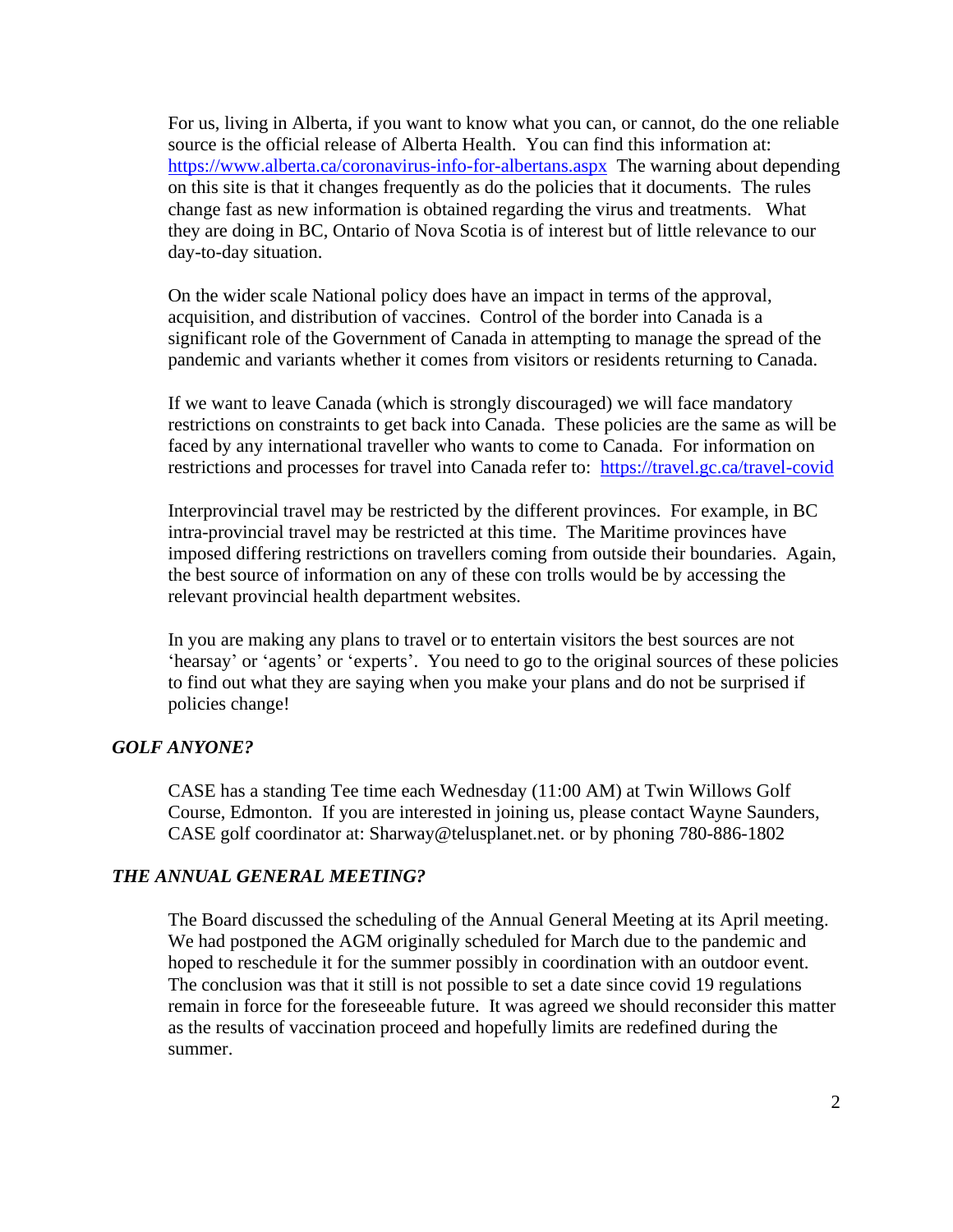## *REGULAR WALKS STARTING!*

Our leader, Wayne Jackson is resuming the program on Friday, April 307and will try for a walk every 3 weeks depending on the weather, member interest and his other commitments. He will let everyone know by e-mail about a week before the walk indicating the time and place for meeting for the walk.

## *WARNING FOR THOSE WITH AN IMPLANTED HEART DEVICE*

People who have an implantable cardioverter-defibrillator (ICD) or pacemaker should avoid the iPhone 12 as well as wearable tech products such as the Fitbit and Apple Watch that use magnetic chargers. The magnets in these gadgets can interfere with implanted cardiac devices, possibly rendering them useless, say two recent reports.

A 55-year-old woman wearing an Apple Watch while sleeping was awakened by several beeps from her ICD. A next-day check showed the watch's magnet had deactivated her device, as noted Dec. 12, 2020, in HeartRhythm Case Reports. In the Jan. 4, 2021 HeartRhythm, doctors described how bringing an iPhone 12 near the chest of a person with an ICD immediately disabled the device.

Such problems are not apparent with earlier phones and products without magnets. But to be on the safe side, do not put your smartphone in a shirt pocket. Hold the phone to the ear opposite the side of your pacemaker or ICD when making calls. You could also ask your cardiologist to test your smartphone to make sure it does not interact with your implanted device.

Source: [Harvard Heart Letter](https://www.health.harvard.edu/newsletters/harvard_heart_letter/2021/may) Published: May 2021

## *CAN MEDIATATION HELP YOUR HEART?*

People who practice this mind-calming technique may be less likely to have risk factors linked to heart disease. Millions of Americans are using modern technology via apps on their smartphones to practice meditation, an ancient tradition that helps promote a sense of calm and relaxation. Last year's deluge of stress-inducing news was a boon for the meditation app business, which has evolved into a billion-dollar industry. Growing evidence suggests that meditation may also improve factors linked to cardiovascular health.

The latest comes from a Sept. 15, 2020, article in the American Journal of Cardiology. Researchers studied more than 61,000 people who took part in the two most recent National Health Interview Surveys (done in 2012 and 2017). Nearly 10% of the participants said they practiced some form of meditation. After adjusting for age, sex, sleep, depression, and other possible confounding factors, researchers found people who meditated had a lower prevalence of high cholesterol, diabetes, high blood pressure, stroke, and coronary artery disease compared with people who did not meditate.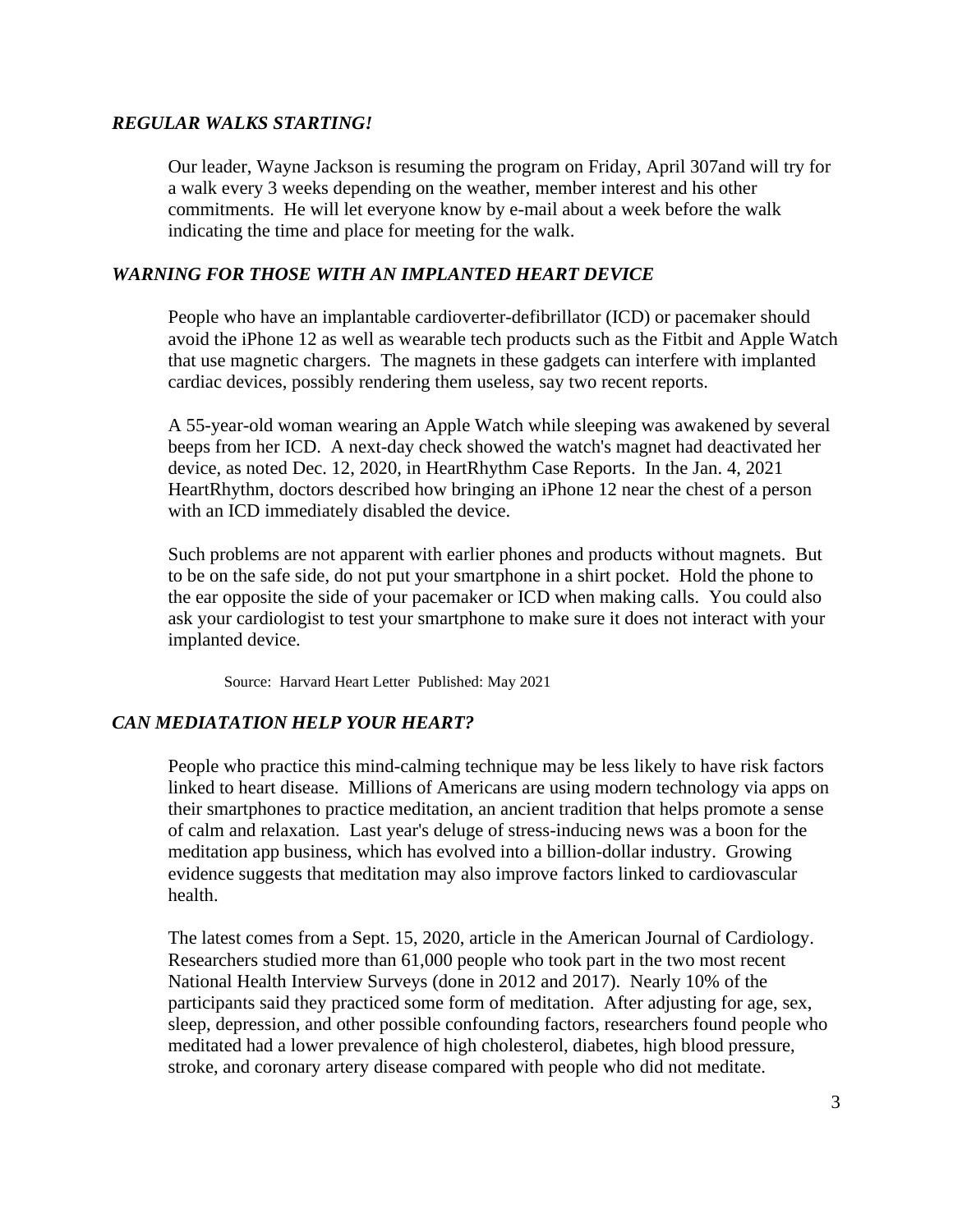*Breathe and relax*: As the study authors note, there are many forms of meditation, and it is not clear whether certain types offer specific advantages. But the heart-related benefits likely stem from a common underlying mechanism, says Dr. Darshan Mehta, medical director of the Benson-Henry Institute (BHI) for Mind Body Medicine at Harvardaffiliated Massachusetts General Hospital.

"Many forms of meditation slow down your breathing, which leads to the downstream physiological effects, such as lowered blood pressure," he says. In fact, meditation allows one to evoke the relaxation response, which refers to the physiologic changes that are the opposite of the body's "fight or flight" stress response. The relaxation response slows down your heart and breathing and reduces your oxygen consumption. Other meditative techniques such as guided imagery, tai chi, yoga, prayer, or even knitting can also induce those changes. Initial studies of the phenomenon were done on Transcendental Meditation practitioners in the late 1960s, but it was later recognized that the relaxation response changes were not unique to that type of meditation.

*Better blood pressure*: Perhaps the best evidence for meditation's role in heart health has to do with its ability to lower blood pressure, although the effects vary quite a bit from study to study. A BHI-led study from 2018 suggests a mechanism: in some people, regularly evoking the relaxation response appears to turn on genes involved in dilating the blood vessels and turn off genes associated with inflammation and blood vessel constriction. Regular meditation also may help raise heart rate variability, according to one small study. Finally, it is possible that meditation may encourage other behaviors that foster heart health, such as sleeping more soundly and feeling less stressed. High stress levels can lead some people to develop unhealthy habits, such as eating too much junk food and drinking too much alcohol.

Getting started with meditation: Using a meditation app can be a convenient way to learn the practice. Some people find that practicing with a group helps, although the COVID-19 pandemic has made that option impractical. You can also try one of the free guided meditations from the BHI (online at [https://bensonhenryinstitute.org/guided-relaxation](https://bensonhenryinstitute.org/guided-relaxation-exercises/)[exercises/](https://bensonhenryinstitute.org/guided-relaxation-exercises/)).

Source: [Harvard Heart Letter](https://www.health.harvard.edu/newsletters/harvard_heart_letter/2021/february) Published: February 2021

## *THE CALENDAR AND FUTURE EVENTS*

This is the last scheduled newsletter until September. Calendars for July and August have not bee included since, except for Golf every Wednesday, events have not yet been finalized for these months. When they are e-mails and/or new calendars will be circulated.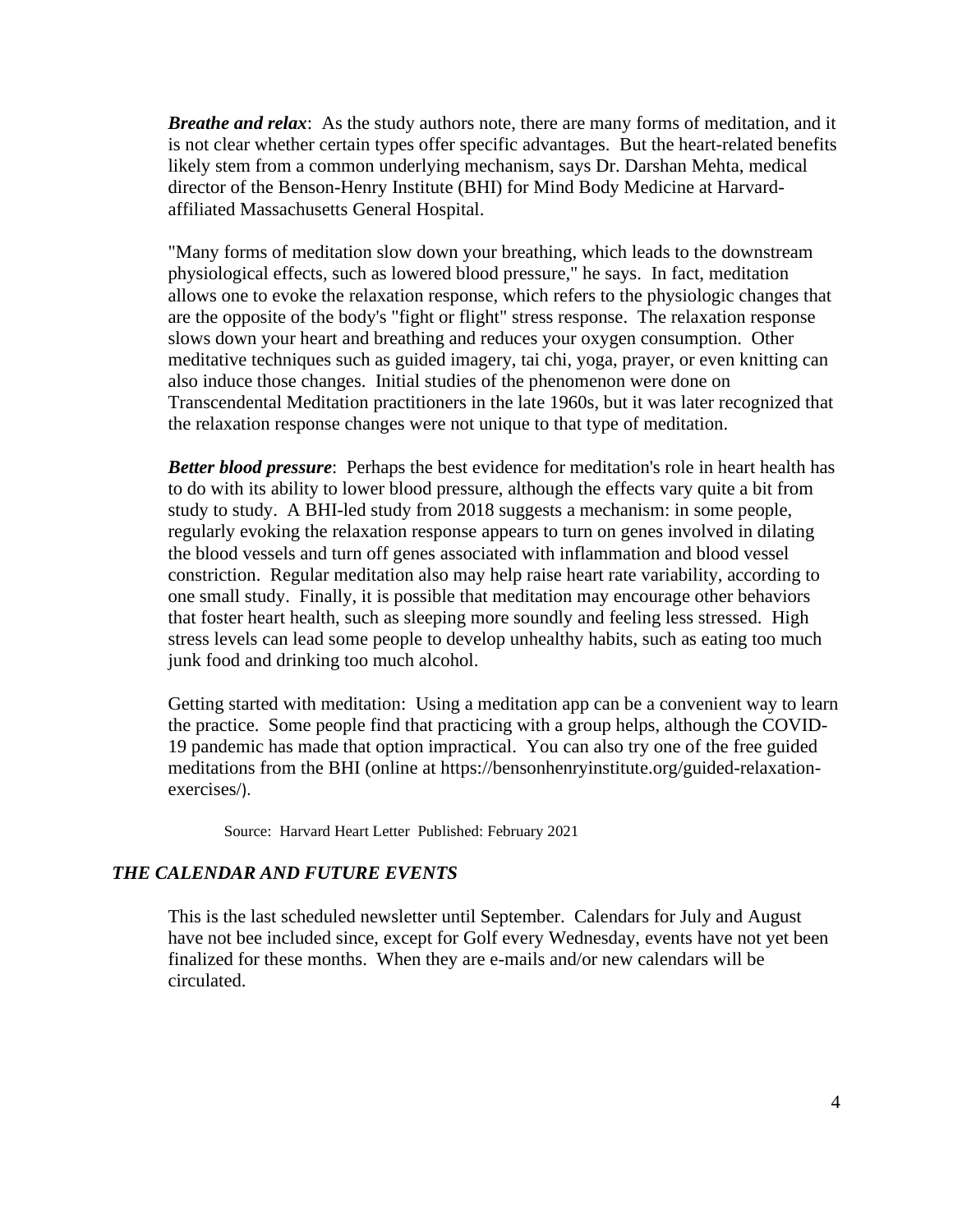| <b>CASE Events Calendar - May 2021</b> |                          |                                                                           |                                                                  |                                                                           |        |          |  |  |  |
|----------------------------------------|--------------------------|---------------------------------------------------------------------------|------------------------------------------------------------------|---------------------------------------------------------------------------|--------|----------|--|--|--|
| Sunday                                 | Monday                   | Tuesday                                                                   | Wednesday                                                        | Thursday                                                                  | Friday | Saturday |  |  |  |
|                                        |                          |                                                                           |                                                                  |                                                                           |        |          |  |  |  |
|                                        | $\mathcal{R}$            | 4<br><b>Essentrics and</b><br>Cardio 11:30 to<br>12:45<br>Zoom with Lynn  | Golf<br><b>Twin Willows</b><br>11 AM Weather<br>permitting       | 6<br><b>Essentrics and</b><br>Cardio 11:30 to<br>12:45<br>Zoom with Lynn  | 7      | 8        |  |  |  |
| <b>Mother's Day</b>                    | 10                       | 11<br><b>Essentrics and</b><br>Cardio 11:30 to<br>12:45<br>Zoom with Lynn | 12<br>Golf<br><b>Twin Willows</b><br>11 AM Weather<br>permitting | 13<br><b>Essentrics and</b><br>Cardio 11:30 to<br>12:45<br>Zoom with Lynn | 14     | 15       |  |  |  |
| 16                                     | 17                       | 18<br><b>Essentrics and</b><br>Cardio 11:30 to<br>12:45<br>Zoom with Lynn | 19<br>Golf<br><b>Twin Willows</b><br>11 AM Weather<br>permitting | 20<br><b>Essentrics and</b><br>Cardio 11:30 to<br>12:45<br>Zoom with Lynn | 21     | 22       |  |  |  |
| 23                                     | $24^{1}$<br>Victoria Day | 25<br><b>Essentrics and</b><br>Cardio 11:30 to<br>12:45<br>Zoom with Lynn | 26<br>Golf<br><b>Twin Willows</b><br>11 AM Weather<br>permitting | 27<br><b>Essentrics and</b><br>Cardio 11:30 to<br>12:45<br>Zoom with Lynn | 28     | 29       |  |  |  |
| 30                                     | 31                       |                                                                           |                                                                  |                                                                           |        |          |  |  |  |

Note: Watch email for more detail on activities and events.